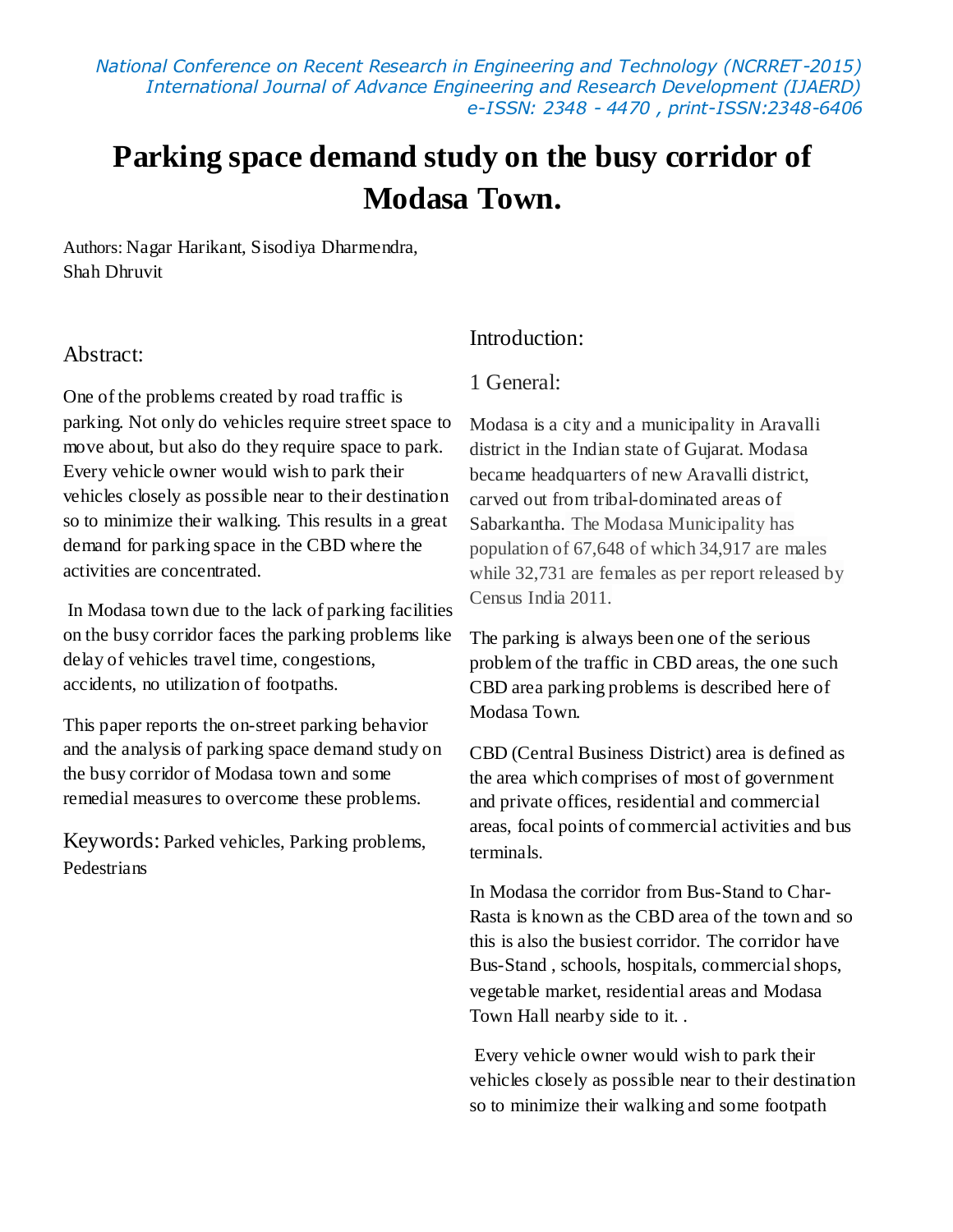area is consumed by vegetable vendors and stalls, due to this there a problem arises of parking of the vehicles. The vehicles are parked on-street which consumes almost one of the lanes of each direction, so the problems of accidents of the running vehicles with parked vehicles and with the pedestrians, the congestions of the traffic which results the delay of vehicles travel time.

### 2 PARKING STUDIES:

### 2.1 PARKING CHARACTERISTICS

 Parking accumulation: It is defines as the number of vehicle parked at a given instant of time. Normally this is expressed by accumulation curve. Accumulation curve is a graph obtained by plotting the numbers of bays occupied with respect to time.

 Parking volume: Parking volume is the total number of vehicle parked at a given duration of time. This does not account for repetition of vehicles. The actual volume of vehicles entered in the area is recorded.

\* Parking load: parking load gives the area under the accumulation curve. It can also be obtained by simply multiplying the numbers of vehicles occupying the parking area at each time interval with the time interval. It is expressed as vehicle hour.

 Average parking duration: It is the ratio of total vehicle hours to the number of vehicles parked. Parking duration  $=$  Parking load Parking volume

 Parking turnover: It is the ratio of number of vehicles parked in duration to the number of parking bays available.

 $\triangle$  Parking duration = Parking volume Number of bays available. This can be expressed as number of vehicles per day per time requirement.

Parking Requirement

There is some minimum parking requirement for different types of building

 $\triangleright$  For residential plot less than 300 Sq.m. only community parking space is required.

 $\triangleright$  For residential plot area from 500 to 1000Sq.m, minimum one fourth of the open area should be reserved for parking.

 $\triangleright$  Offices may require at least one space for every 70Sq.m parking area.

 $\triangleright$  One parking space is enough for 10 seats in a restaurant

 $\triangleright$  Whereas theatres and cinema halls need to keeps only one parking space for 20 seats.

Thus the parking requirement is different for different land use zones.

## 3 METHODOLOGY & DATA **COLLECTION**

The study has been conducted by the TRANSPORTATION ENGINEERING students of TATVA INSTITUTE OF TECHNOLOGICAL STUDIES COLLEGE, MODASA. The purpose of the study is for assessing the existing Parking space demand study on the busy corridor of Modasa Town.

### 3.1 TYPES OF PARKING SURVEYS

Parking surveys are conducted to collect the parking statistics. The most common parking surveys conducted are:

1. In-out survey: In this survey the occupancy count in the selected parking lot is taken at the beginning. Then the number of vehicles that enter the parking lot for a particular time interval is counted. The number of vehicle that leaves the parking lot is also taken. The final occupancy in the parking lot is also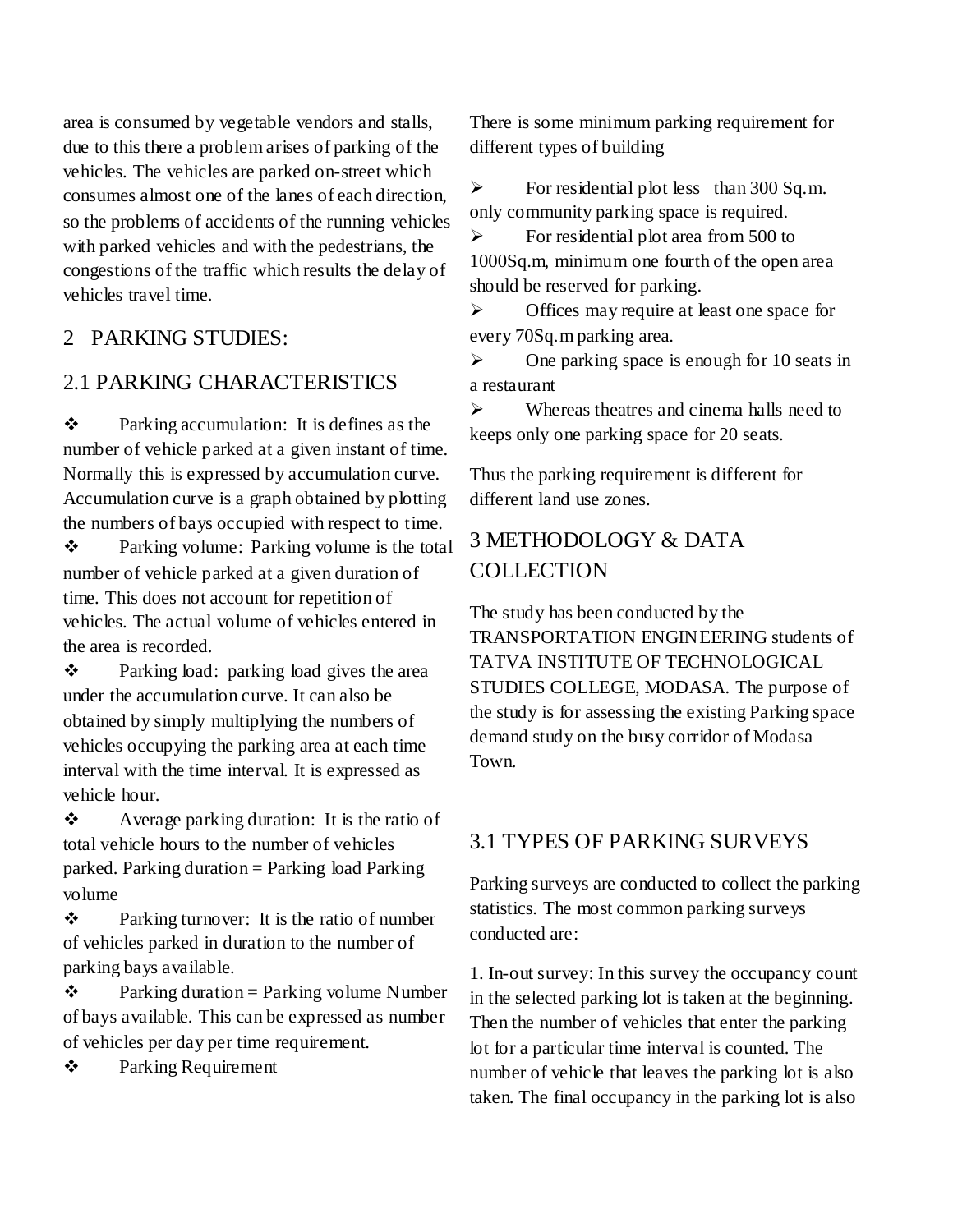taken. Here the labour required is very less. Only one person may be enough. But we won't get any data regarding the time duration for which a particular vehicle use that parking lot. Parking duration and turnover is not obtained. Hence we cannot estimate the parking fare from this survey.

2. Fixed period sampling: this is almost similar to in-out survey. All vehicles are counted at the beginning of the survey. Han after a fixed time interval that may vary between 15 minutes to 1 hour, the count is again taken. Here there are chances of missing the number of vehicles that were parked for a short duration.

3. License plate method of survey: this results in the most accurate and realistic data. In this case of survey, every parking stall is monitored at a continuous interval of 15 minutes or so and the license plate number is noted down. This will give the data regarding the duration for which a particular vehicle was using the parking bay. This will help in calculating the fare because fare is estimated based on the duration for which the vehicle was parked. If the time interval is shorter, than there are less chances of missing short term parkers. But this method is very labour intensive.

### 3.2 Analysis and Data collection:

The data is collected by license plate method survey on the study area from Char-Rasta to Bus-Stand, during the morning peak hour from 10:30 to 11:30 am. The data is collected in two parts right and left side of corridor w.r.t from Char-Rasta with time intervals of 10 and 5 minutes to the respective sides. **Figure 1 PRESENT SCNERIO OF THE CORRIDOR**

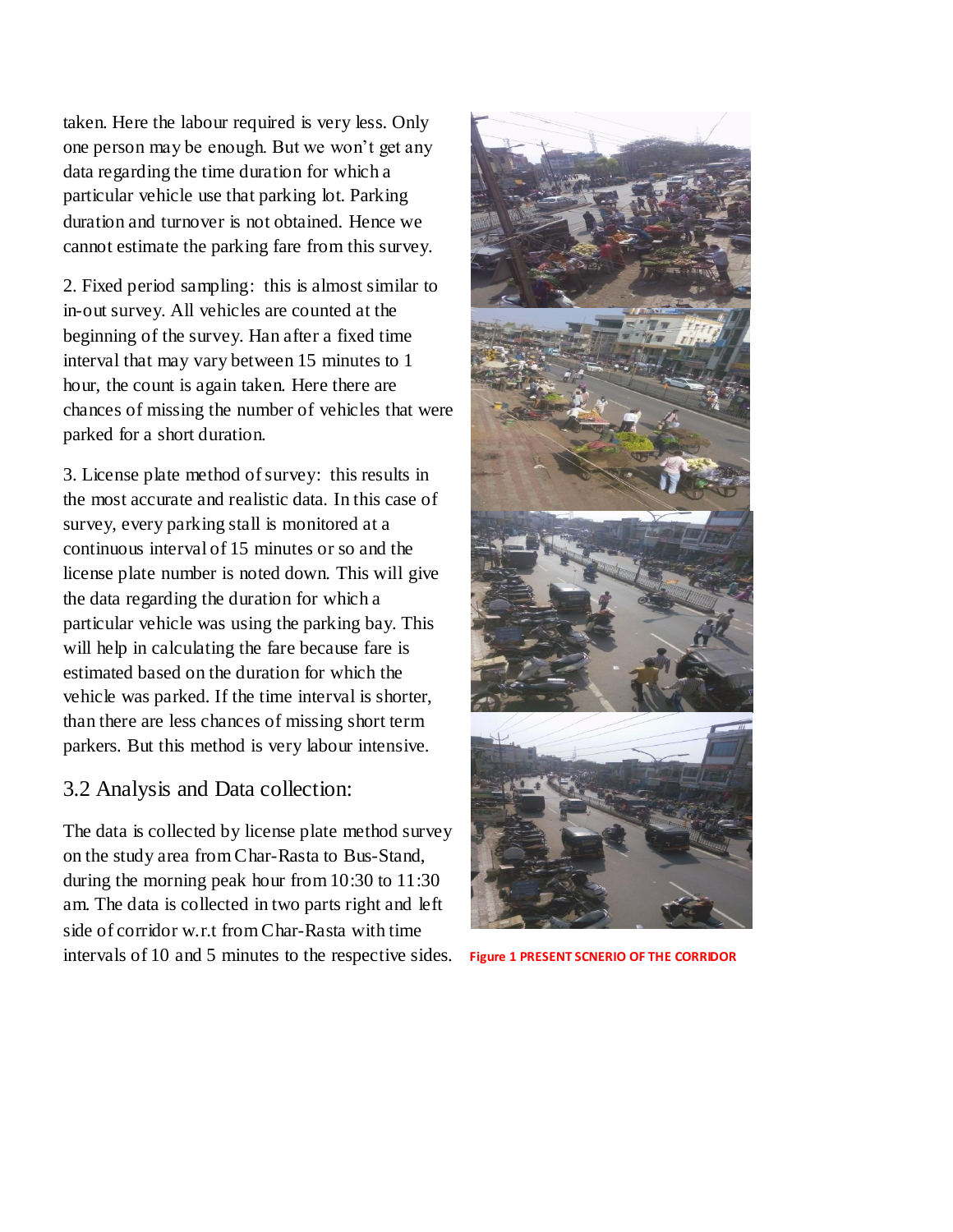



Figure 3 FREQUENCY/ TIME INTERVAL OF RIGHT HAND SIDE



Figure 6 FREQUENCY/ TIME INTREVAL OF LEFT HAND SIDE



 **Figure 4 Study Area with Tentative Area**

#### 4 CONCLUSIONS:

> Parking takes considerable lane space leading to the lowering of the road capacity, hence, speed will be reduced; Journey time and delay will also subsequently increase.